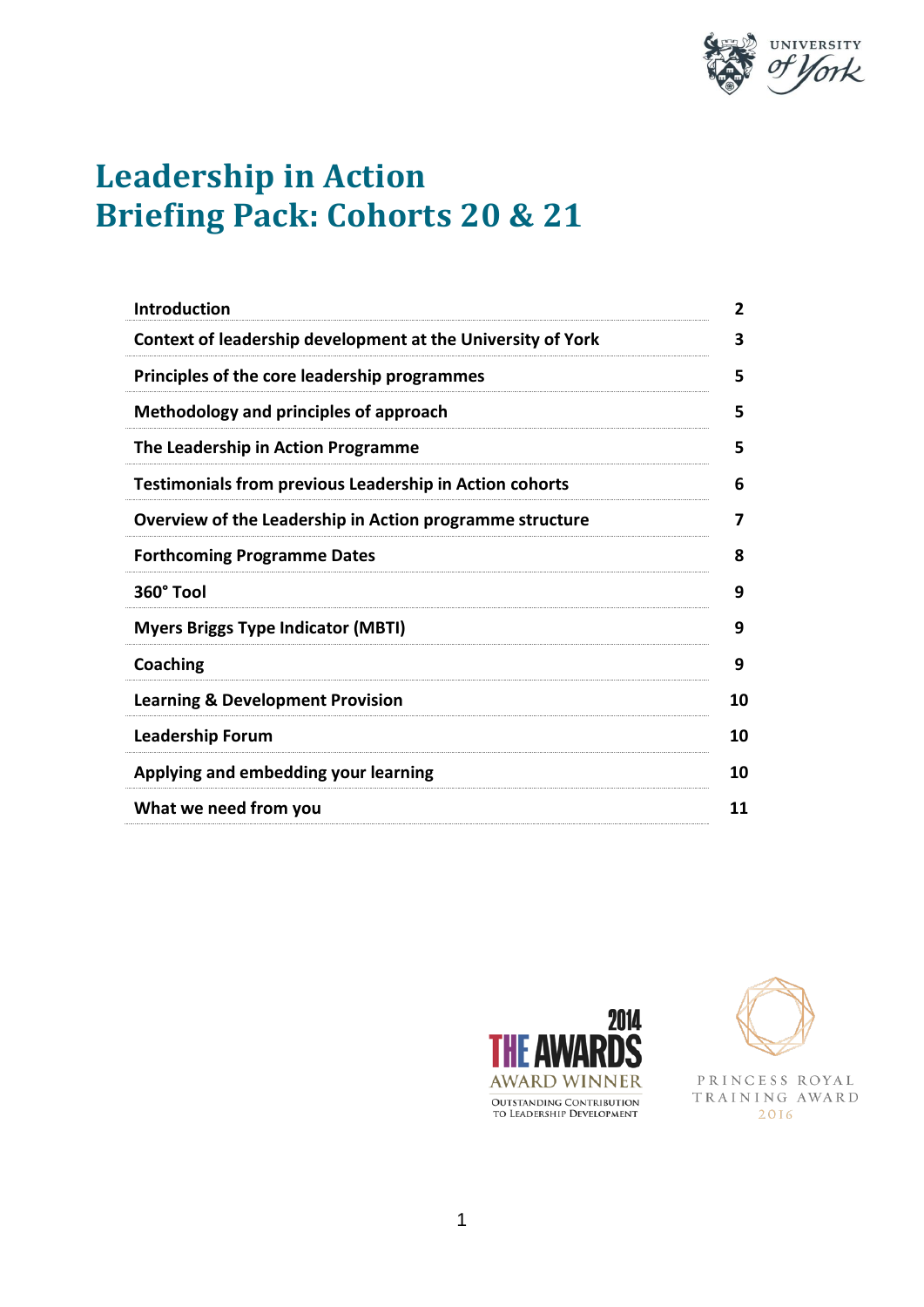

# **Introduction**

This briefing pack has been produced to introduce you to the Leadership in Action programme and to hopefully answer some of the initial questions that you may have.

This programme is targeted at experienced middle or senior managers who manage larger teams and other team leaders.

To be considered for the programme, you need to discuss your individual needs with your line manager and identify the areas of your performance that you wish to develop. It will also be beneficial to discuss opportunities that may arise for you to apply your learning in the workplace. This can then be recorded on the application form and submitted by **5pm, Friday 26 October.**

Two programmes will be offered during the 2018/2019 academic year, with 16 places available on each. The dates of both programmes can be found on page 8 of this pack.

If the programme is oversubscribed Learning & Development reserves the right to make the final selection of participants to ensure a balance of roles and departments. All places will be confirmed by Wednesday 21 November 2018.

If the programme is oversubscribed HoDs will be asked to prioritise the applications received from their department.

Before applying, please:

 Agree with your line manager that this programme meets your development needs and that you can commit to all workshop dates and other programme activities.

Should you have any questions, please do not hesitate to contact me on ext. 4867 or at lindsay.coomer@york.ac.uk.

Kind Regards

**Lindsay Coomer Leadership & Staff Development Advisor**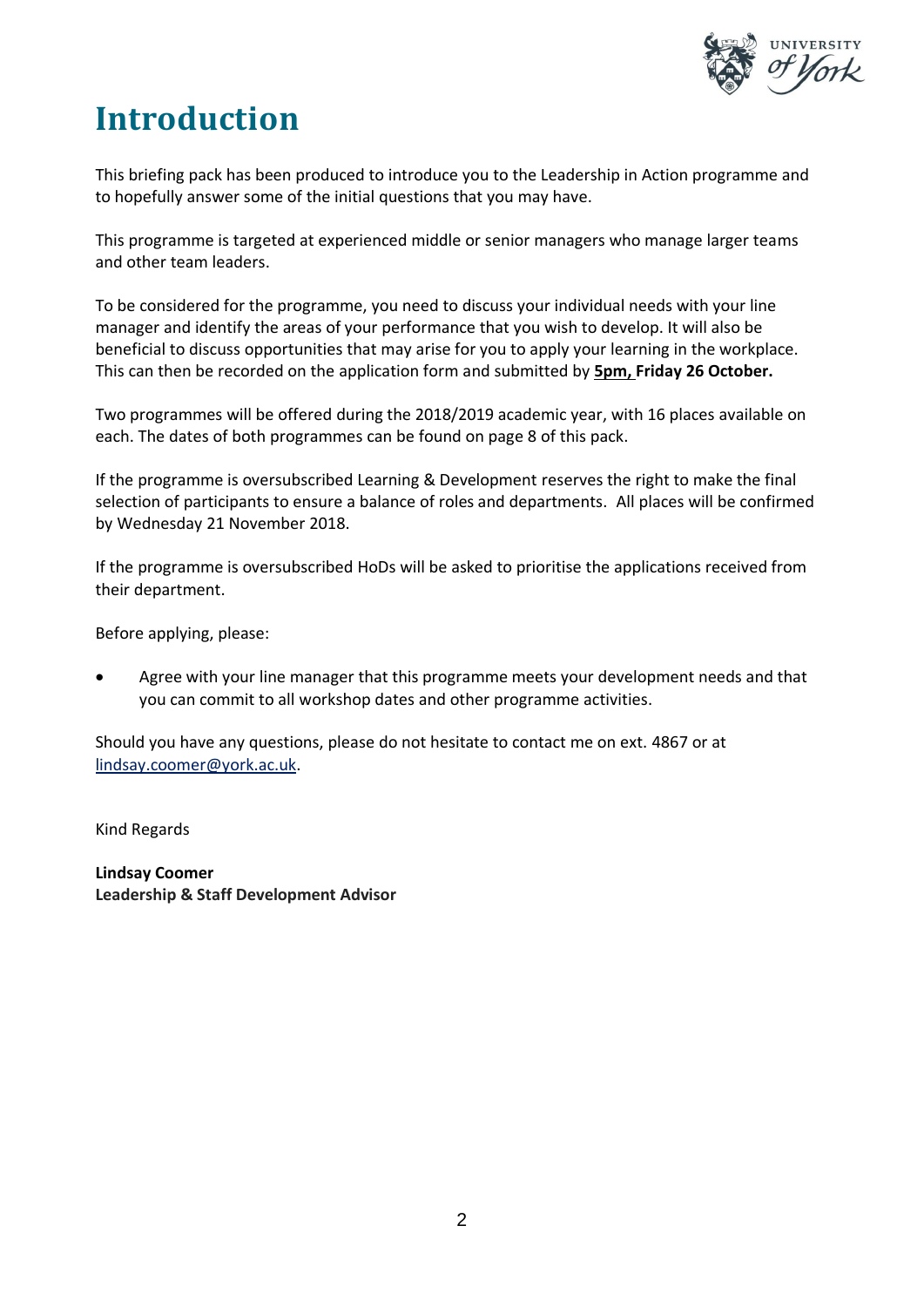

## **Context of leadership development at the University of York**

May 2008 saw the introduction of a Leadership Development Strategic Project. The focus of this project was to provide a framework and range of interventions in order to provide support and skills to those who are in leadership and management roles.

This resulted in the introduction of a comprehensive suite of leadership development opportunities. This is being continually updated as a result of feedback from delegates and key stakeholders in order to keep abreast of the developments within HE. This framework aims to create collective leadership capability that empowers and enables leaders to:

- gain deeper insights into the global/university context of leadership
- develop the strategic direction of their departments and activities to support departmental goals and the University Plan
- build sustainable high performing teams, built on the key skills of effective dialogue, feedback, inclusivity and engagement

This holistic approach as illustrated below, was recognised by The Times Higher Education Awards in 2009 when we received the award for 'Outstanding Contribution to Leadership Development'. In 2012 we received a Times Higher Award for 'Outstanding Support for Early Career Researchers' for our Research Leaders Programme, and in 2014 we also received a Times Higher Award for 'Outstanding Contribution to Leadership Development' for our Collaborative Leadership Programme. Also, in 2016, we received the Princess Royal Training Award.

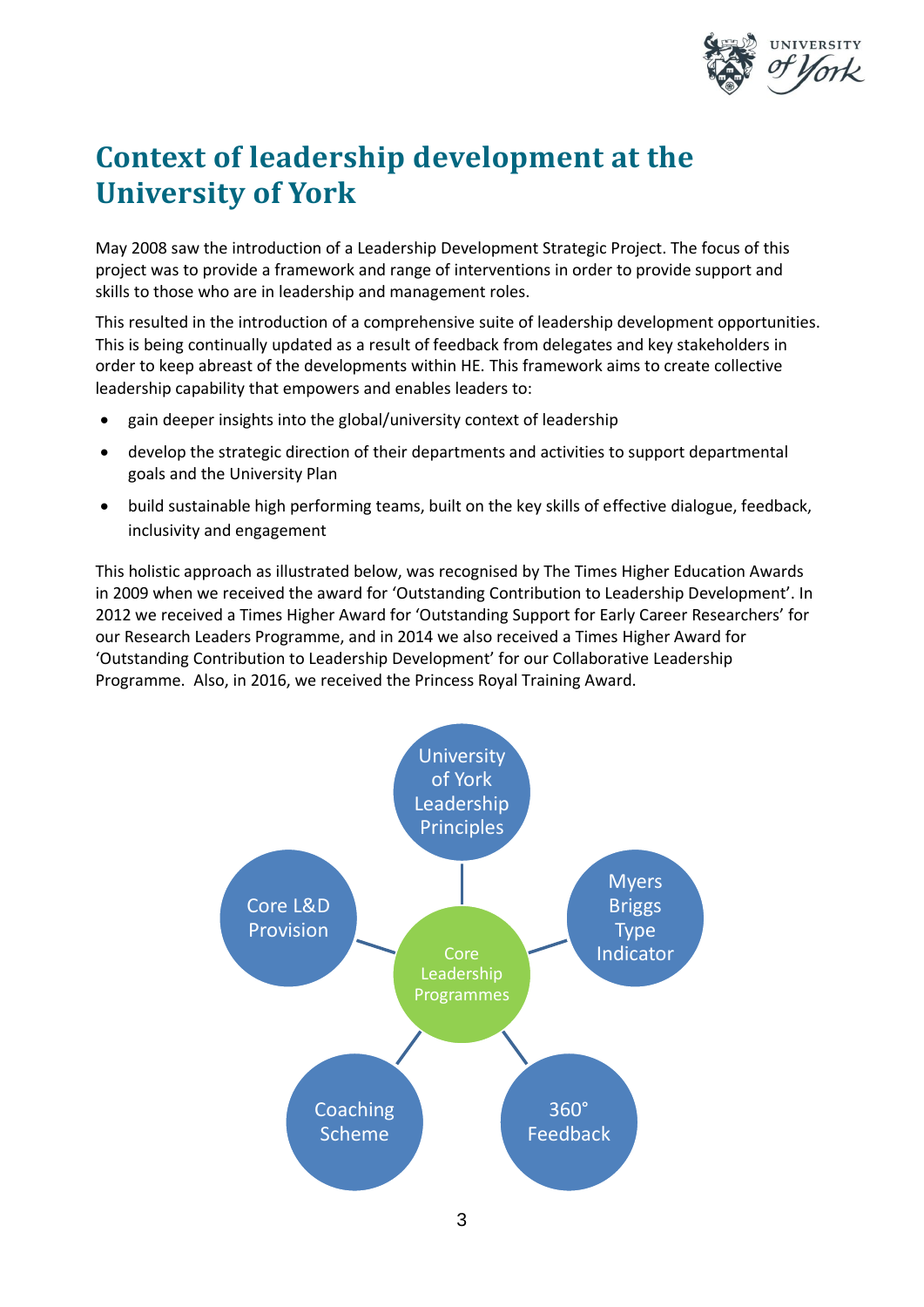

The following six core leadership programmes provide an opportunity to consolidate and develop existing knowledge, understanding, skills, attitudes and behaviours and they are open to relevant staff in a leadership role:

**1) Collaborative Leadership** 

For discrete Department Management teams to enable them to build the capability and confidence of the management teams in departments, to face the challenges and changes of the new higher education environment.

**2) Strategic Leadership** 

Suitable for Heads of Department and members of the Senior Management Group. Places on this programme are by invite only.

**3) Leadership in Action**

Suitable for middle managers who are responsible for large teams and/or managing line managers within their team.

**4) Research Leaders**

The Research Leaders Programme was introduced as a result of many research active academics and their managers highlighting that the abstraction for the Leadership in Action Programme was too long .The content covers the critical areas of the Leadership in Action programme but is presented in a research-only context. This can be supplemented through the core Learning & Development provision.

#### **5) Leading Without a Team**

The Leading Without a Team programme has been developed with the recognition that a number of middle managers find themselves in leadership positions without having formal management responsibilities. This programme focuses less on managing teams and individuals and more on influencing key stakeholders.

#### **6) Management in Action**

Suitable for first time, first line managers / supervisors who are directly involved with day to day supervision and work allocation.

By meeting others in a leadership role from across the University, you will have the opportunity to share best practice whilst building a diverse network of support. The 360 degree and coaching elements of the programme will also provide a rich platform for greater self-awareness and personal growth.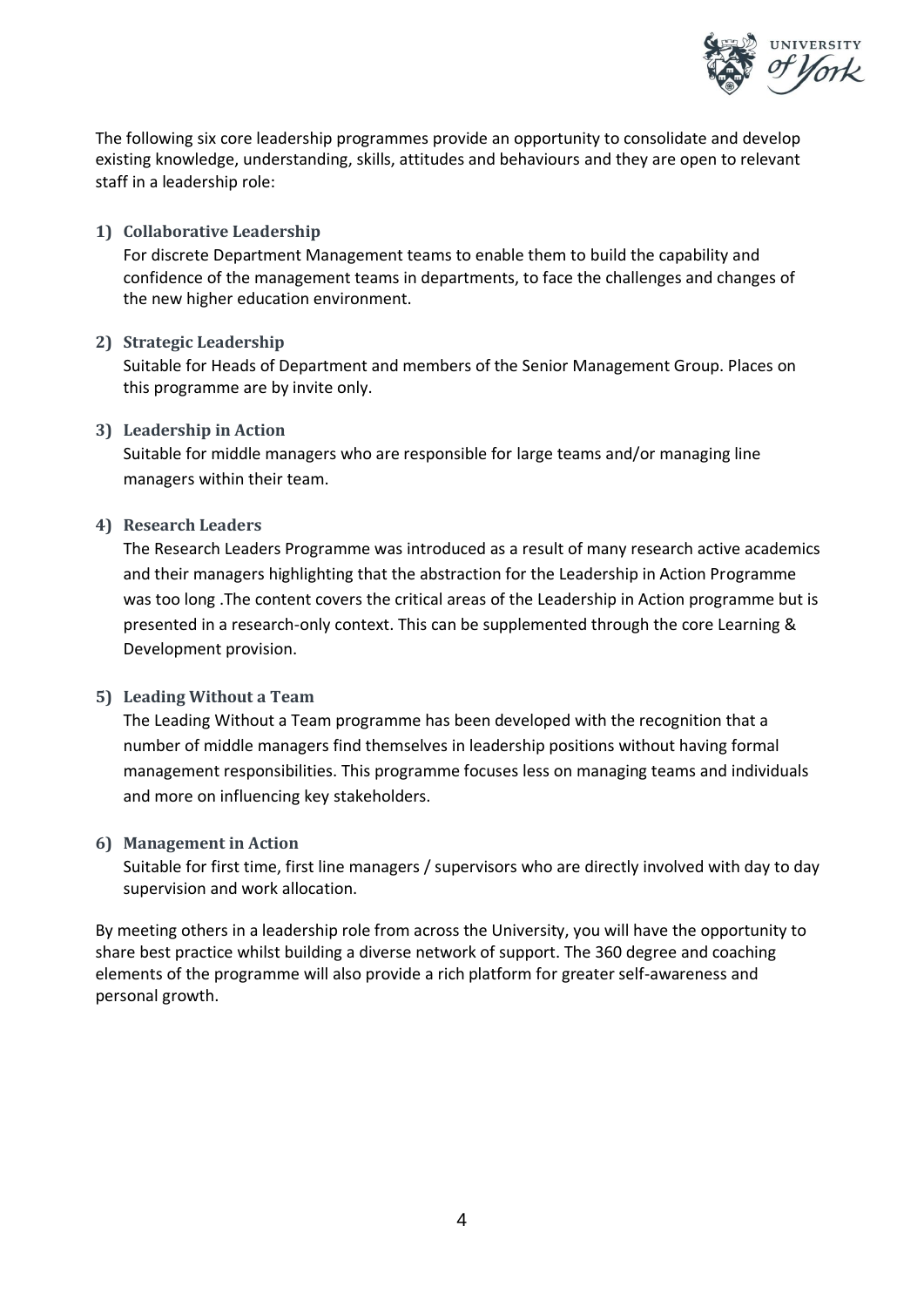

All of the programmes are built around three core themes:

#### **Managing and Developing Self: Self Efficacy**

An opportunity to get feedback and review your personal approach to leadership and management. These modules will also identify key leadership skills and behaviours which will be effective within our environment.

#### **Managing and Developing Others: Relational Leadership**

Understanding your role in relation to building an effective team, developing individuals, maximising performance, managing change and holding difficult conversations.

#### **Managing within the University: Organisational Leadership**

Understanding the structure, policies and frameworks within which the University operates. A particular focus is placed on financial management, strategic and operational planning and statutory requirements.

### **Principles of the core leadership programmes**

- To provide the essential knowledge and understanding required to perform leadership and management roles effectively.
- To develop the relevant skills, attitudes and behaviours of those who hold leadership and management roles within the University.
- To create a supportive and effective framework to share best practice and explore solutions to challenges within leadership and management roles.
- To support University Strategy by developing and empowering leaders and managers to achieve high performance.
- To maximise the potential of our managers and leaders.
- To provide departments with leadership and management skills this will assist in meeting department aims and objectives.
- To contribute to a culture of continuous professional development.

## **Methodology and principles of approach**

- A programme of formal workshops.
- In addition, all leaders and managers will be encouraged and supported to undertake appropriate self-development activities.
- Mentoring and coaching will be offered to support individual development.
- To acknowledge the differing learning styles of delegates, activities may also include use of external and internal speakers, psychometrics, facilitated sessions and classroom-based approaches.
- The content of the activities will address knowledge, understanding, skills, attitudes and behaviours.
- Programmes will focus on practical problems/case studies.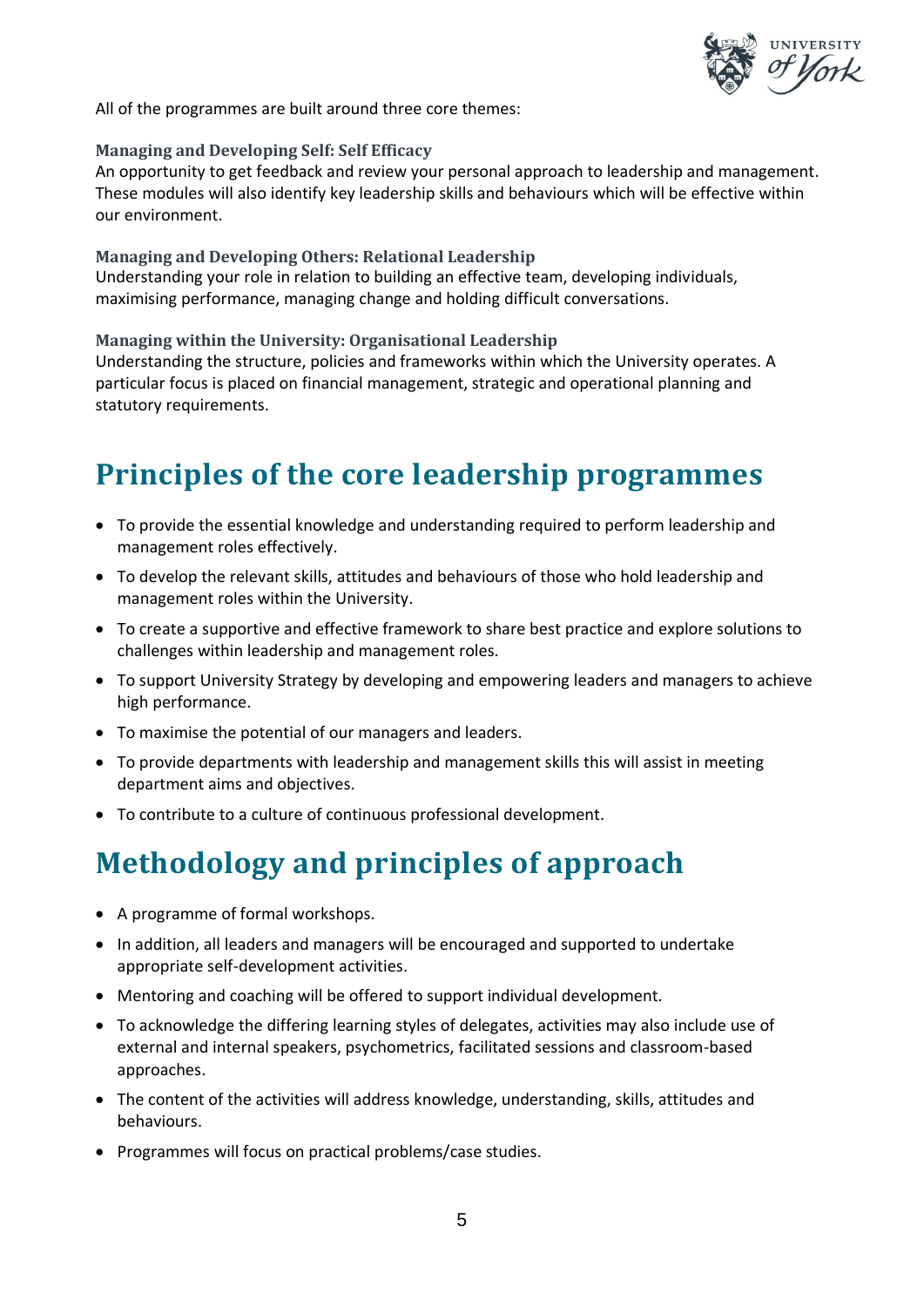

### **The Leadership in Action programme**

- The programme is delivered through Learning and Development facilitators. Financial and Planning inputs are provided by the Director of Planning.
- It is made up of eight core modules which run over a period of eight months. In addition, two hour coaching sessions take place in between the modules, to enable individuals to explore issues in the workplace through coaching from their peers. Not only do these sessions offer practical solutions or greater clarity of issues but they also provide a safe environment to develop coaching skills as part of a leadership approach.

## **Testimonials from previous LIA cohorts**

*"I found the course invaluable. It has dramatically changed my approach to work and I hope to review the impacts by re-evaluating my 360 in due course."*

*"Attending the Leadership in Action programme was a transformative experience for me. The structured activities and personal support provided by the experienced facilitators helped develop my confidence and ability to further my career in leadership and management within my Department. The programme provided knowledge and insights that I have been able to apply in my day-to-day working, and has afforded me an invaluable network of peers across the University that has enabled me to continue to grow and develop beyond the formal programme."*

*"A very worthwhile course which I would highly recommend to other managers performing a leadership role. In any course you always hope that you will benefit personally and be able to embed your learning in your day to day work – I feel that [the Leadership in Action programme] has helped me achieve this in some quite distinct areas."* 

*"Participating in the LIA course was a very positive experience. It made me reflect on how I lead my research team, interact with other colleagues, and supervise my PhDs. The three things that I found most useful from the course were the 360 review, Myers Briggs type discussions, and coaching…* 

*Overall, the course was thought-provoking and provided a range of tools that I continue to use in my everyday work. It also provides an opportunity to meet people from other departments around the University and understand how some of the non-academic departments run. We were also really well supported by the facilitators from HR who made it an enjoyable and lively learning environment. I would thoroughly recommend it to all academics who have to manage people (whether PhDs, a research team, or their peer group as part of a teaching post like Chair of BoS/GSB for example)."* 

*"The LiA programme was extremely comprehensive and thorough as a leadership course. The facilitator was outstanding and the course was excellent for getting to know other people in our cohort within the University and sharing experiences and similar challenges. One the most beneficial aspects of the course for me was the coaching sessions which were incredibly practical and which I have applied back in the work-setting and have found to be a very valuable set of tools. I also appreciated the 360-degree feedback process and the personal coaching I received which gave me a great deal of confidence in my development as a research leader. Whilst the LiA was a significant time commitment, I do feel overall it was well worth the investment."*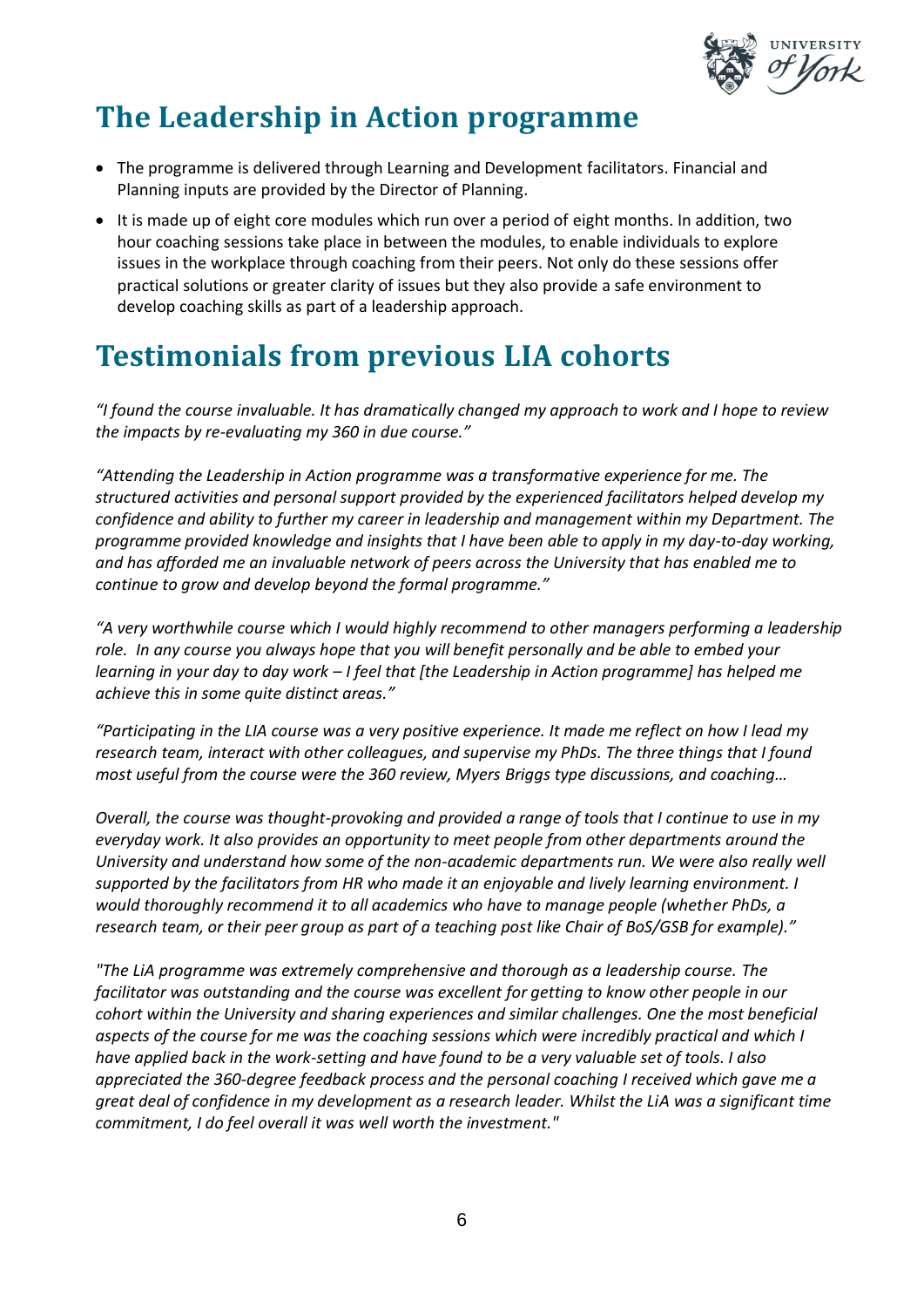

# **Overview of the Leadership in Action Programme Structure**

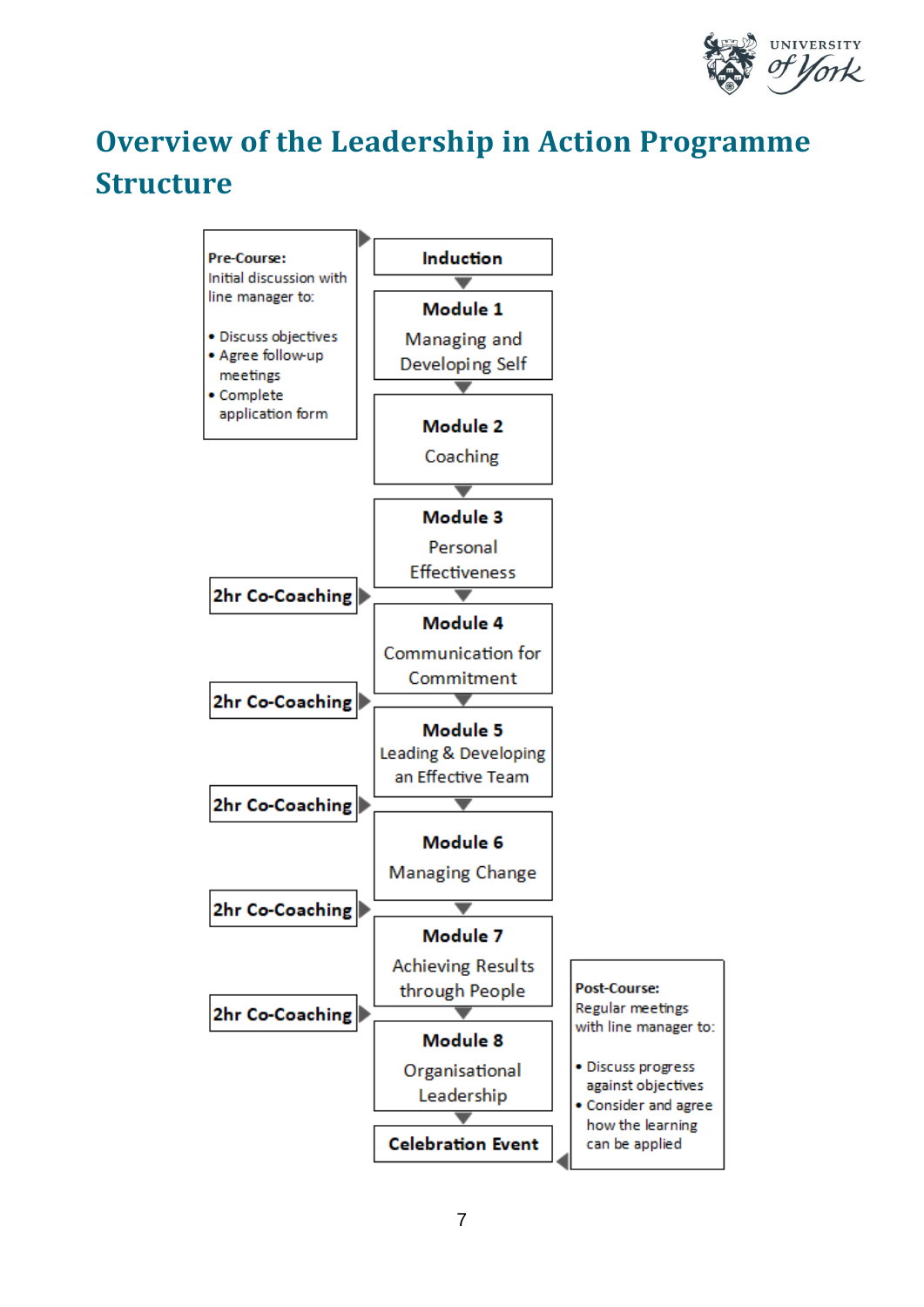

### **Forthcoming programme - dates**

| <b>Module</b>                                                  | <b>Cohort 20</b>                                | Cohort 21                                        |
|----------------------------------------------------------------|-------------------------------------------------|--------------------------------------------------|
| <b>Induction</b><br>(delegates and line managers)              | Tuesday 11 December 2018<br>$09:30 - 11:30$     | Wednesday 23 January 2019<br>$09:30 - 11:30$     |
| Module 1<br>An Introduction to Leadership<br>and Self          | 16 & 17 January 2019<br>(Includes evening meal) | 20 & 21 February 2019<br>(Includes evening meal) |
| <b>Module 2</b><br>Coaching                                    | 15 February 2019                                | 14 March 2019                                    |
| Module 3<br><b>Personal Effectiveness</b>                      | 15 March 2019                                   | 10 April 2019                                    |
| <b>Co-Coaching 1</b>                                           | 4 April 2019                                    | 30 April 2018                                    |
| Module 4<br>Communication for<br>Commitment                    | 11 April 2019                                   | 14 May 2019                                      |
| <b>Co-Coaching 2</b>                                           | 1 May 2019                                      | 29 May 2019                                      |
| Module 5<br>Leading and Developing an<br><b>Effective Team</b> | 10 May 2019                                     | 27 June 2019                                     |
| <b>Co-Coaching 3</b>                                           | 12 June 2019                                    | 12 July 2019                                     |
| Module 6<br>Managing Change                                    | 25 June 2019                                    | 25 July 2019                                     |
| <b>Co-Coaching 4</b>                                           | 9 July 2019                                     | 6 August 2019                                    |
| Module 7<br><b>Achieving Results Through</b><br>People         | 24 July 2019                                    | 21 August 2019                                   |
| <b>Co-Coaching 5</b>                                           | 8 August 2019                                   | 10 September 2019                                |
| Module 8<br>Organisational Leadership                          | 22 August 2019                                  | 24 September 2019                                |
| <b>Celebration Event</b><br>(delegates and line managers)      | 9 October 2019                                  | 7 November 2019                                  |

NB: All Co-Coaching sessions last 2 hours. You will be given a choice as to which session you would like to attend: 09:30 – 11:30 or 14:00 – 16:00.

Day-long sessions run 09:30 – 16:30, **except** for Module 1 which is 09:00 – 17:00.

\*Please note that it is delegate responsibility to arrange transport to and from training venues. Any additional transport costs will need to be claimed through your departmental expenses.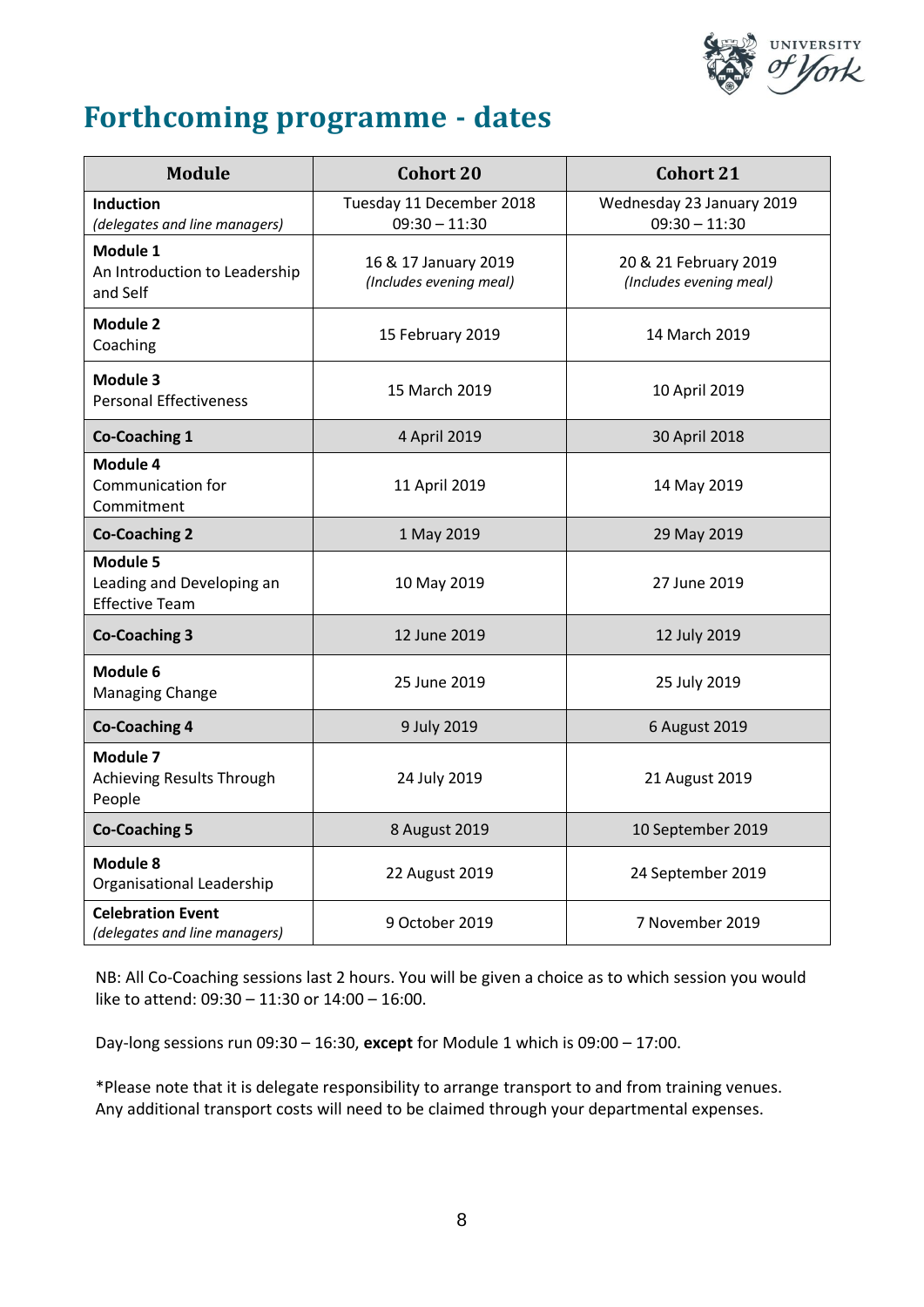

#### **360° tool**

Since commencing the Leadership programmes in 2008 we have been using The Work Foundation's 'Liberating Leadership' 360° profiling tool.

As a result of the success and the impact of this part of the leadership provision, we have developed our own university 360° Tool. This tool was piloted on all the leadership programmes that commenced between September 2011 – February 2012.

The questions in the tool will consider the perceptions of your performance against a set of leadership principles. The University believe these principles embody important values and behaviours that leaders within our University can aspire to.

The journey to arrive at this set of principles began with a review of all our current values and beliefs as stated in University documents, strategies and stories. Through consultation and great consideration, these principles emerged as behaviours, attitudes and ways of working we wish to encourage, support and promote in our current and future leadership. These principles are not exhaustive or exclusive; they are part of the leadership narrative we are creating at York and have been recently updated.

You will have a confidential individual coaching session with a member of Learning & Development who will provide the feedback of this profiling tool to you directly. They will also explore any areas of personal development this may highlight.

### **Myers Briggs Type Indicator (MBTI)**

The MBTI instrument is an exceptionally versatile tool that provides individuals and teams with a powerful understanding of their own and others' personality styles. Insight into the differences between personality types helps groups and individuals to work together more effectively, improving communication and reducing conflict. By recognising the preferences that MBTI illustrate and identifying your personal type, you will be able to develop your role as a leader.

# **Coaching**

Coaching has become successful in a variety of organisations. It is used to provide structure, accountability and focus that enables individuals to set effective goals, explore possibilities, overcome barriers and achieve greater satisfaction. As a result of the feedback from previous Leadership in Action delegates on the success and impact of incorporating coaching into the role of a leader, 2011 has seen the introduction of a formal University Coaching Scheme.

Module 2 will introduce you to the 'GROW' methodology and this approach will form the basis of the subsequent co-coaching groups. The initial coaching session is a full day with the subsequent 5 sessions lasting 2 hours each. The timings of the sessions will be either 09.30 – 11.30 or 14.00 – 16.00 and specific groups will be decided after Module 2 has taken place.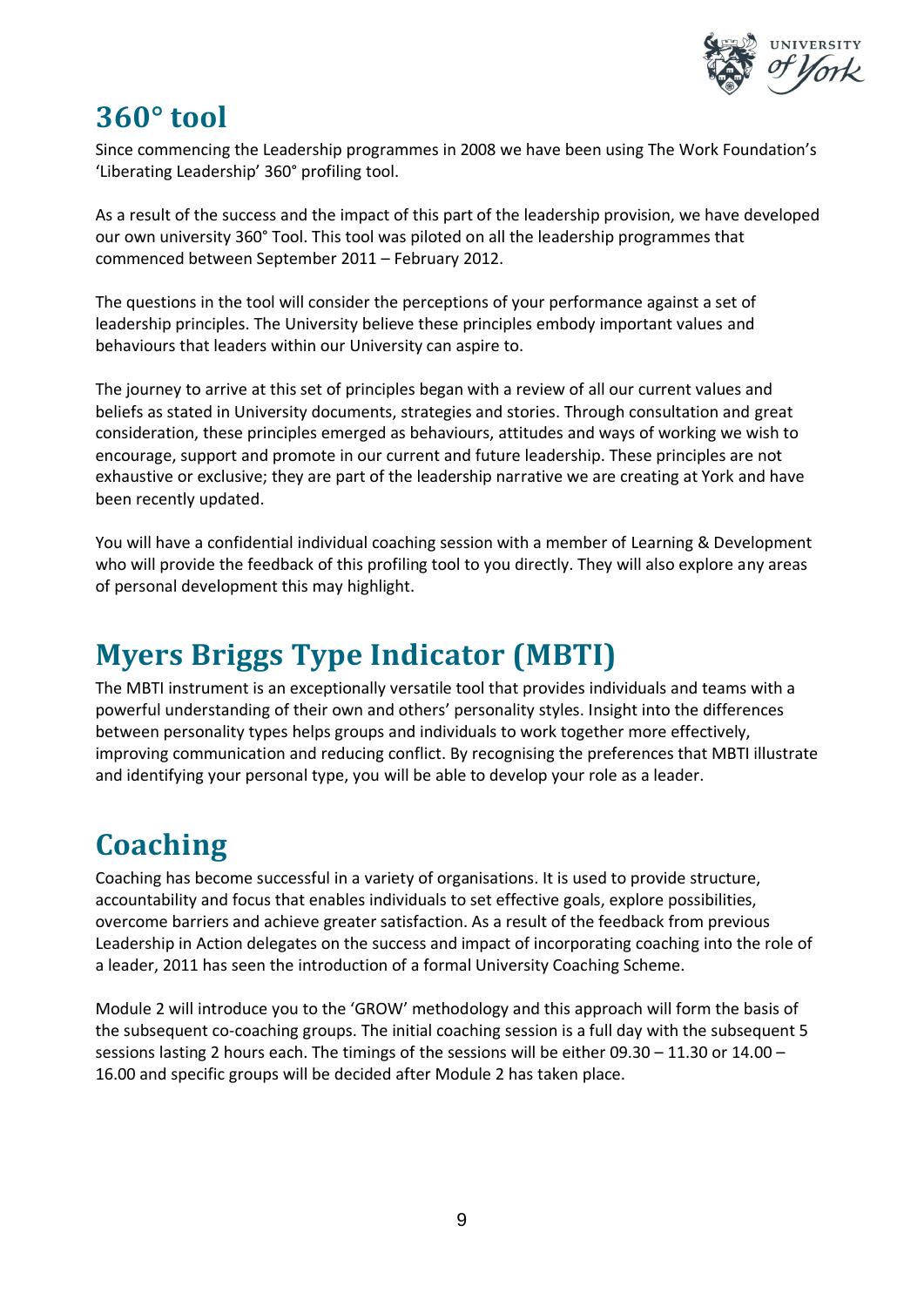

# **Learning & Development (L&D) provision**

In addition to the core leadership programmes, in order for individuals to meet all of their development objectives, we will highlight particular elements of the L&D provision that may enhance learning.

Particular sessions that are available to all staff, may supplement learning covered in the core leadership programme or address individual learning objectives that are not covered as part of the leadership programme. These may include:

- Fixed Term Contract management
- Work Related Stress
- Data Protection and Freedom of Information
- Discipline and Capability
- Equality and Diversity
- Influence and Persuasion
- Dealing with Interpersonal Conflict
- Project Management

### **Applying and embedding your learning**

It is suggested by Cope (2005) that to be effective learning must be embedded in the workplace and learners supported in that process. He identifies that as a general rule 10% of effort should be on identifying the learning needs and objectives, 20% on an open programme learning event, 30% on workplace coaching and action learning and 40% on embedding that learning in the workplace.

The University of York Staff Survey 2017 stated that 6% of respondents had the opportunity to put new skills and knowledge gained at or through the University into practice in the workplace. This is more effective with the involvement of your direct line manager and as a result we encourage you to involve them and update them regularly on your thoughts, reflections and your development plan.

At the end of each module, reflection time will be provided for you to identify what you have learnt and how you may apply the learning back in the workplace.

Only 22% of staff completing the 2017 Staff Survey stated that they have useful discussions about their performance at work outside the annual performance review. If you do not already have an existing mechanism in place for regular meetings with your line manager, you will need to introduce this prior to commencing on the Leadership in Action programme. This will enable you to discuss progress and highlight potential opportunities within the Department to transfer your learning.